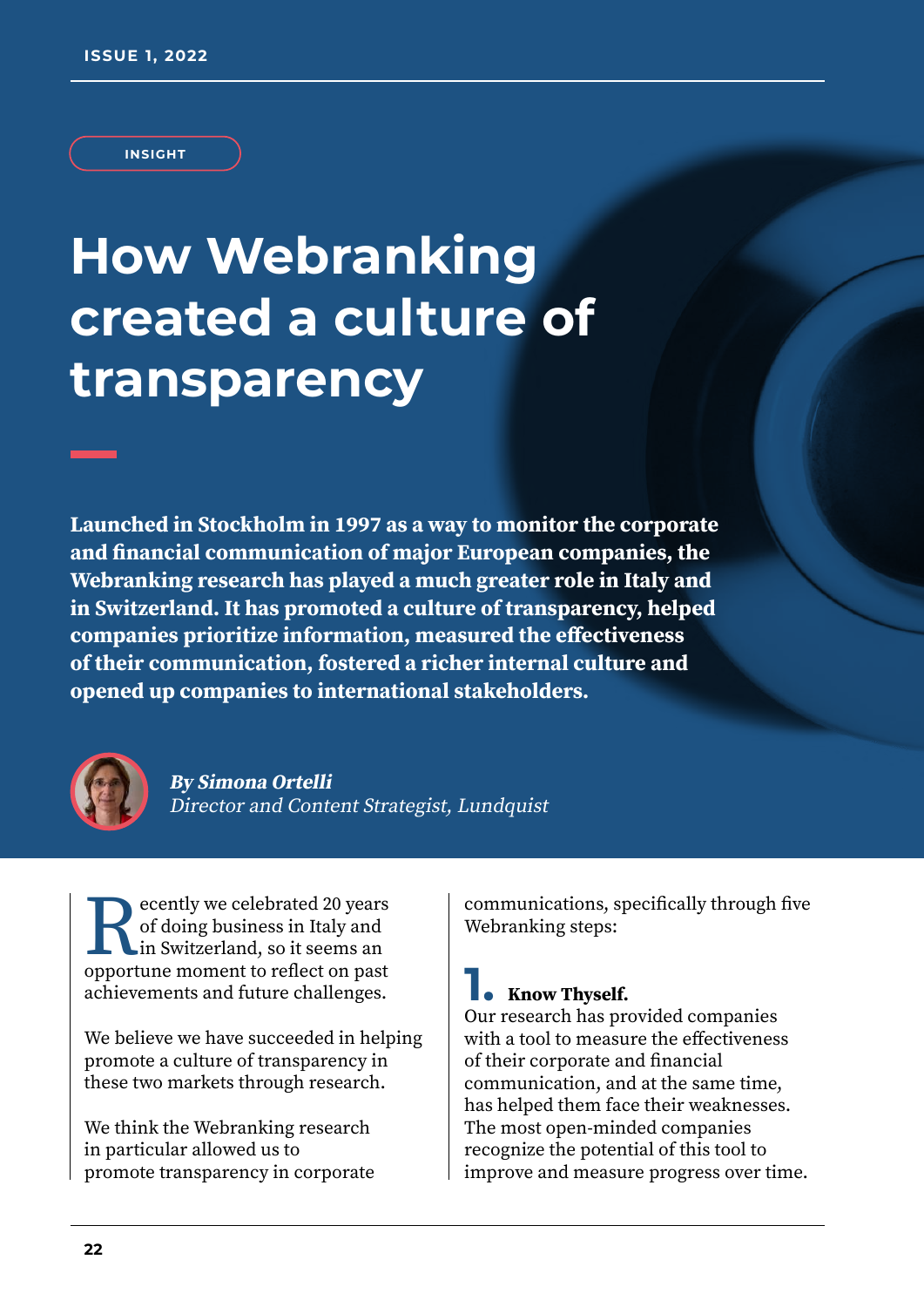**2. Change of perspective:** from the inside out. In meetings with companies, we have pushed them hard to shift from an internal perspective ("what I want to communicate") to recognizing external needs ("what the market and stakeholders expect").

Looking beyond their own objectives has enabled companies to plan their communication strategies by taking into account the needs of the public.

## **3. Promote internal dialogue**.

One of the biggest challenges for larger and more structured corporations is getting different areas of the company to talk and work towards a common goal.

Leveraging a healthy spirit of competition among companies, with the help of research, we have gathered around the table different stakeholders (from general counsel and employer branding managers to CFOs and brand managers) to discuss their strengths and weaknesses and build a common plan of action.

### **4. International perspective.** The international focus of our research, which evaluates companies from all

over Europe, has helped our clients recognize the importance of opening up to foreign markets. It has also given them the opportunity to understand

communication trends and to gauge their performance against continental competitors.

## **5. Sportsmanship.**

Scores and position in the ranking have become an obsession for some companies, often sparking healthy competition, pushing them to innovate in not only content, but also communication methods.

Our research has raised the bar for corporate communication, anticipating trends that have since become "mainstream", such as the role of sustainability and governance, employer branding, and the importance of a good user experience (as illustrated in the timeline).

While rankings help illustrate how one is doing compared to other companies, annual seminars also allow communication professionals to share challenges and experiences.

The role of Webranking research has proven to be a fundamental factor in the growth and spread of the culture of transparency over these 20 years.

# **"**

**For 20 years we have promoted a culture of transparency. Today, however, a quantum leap is needed. Webranking needs to evolve, too.**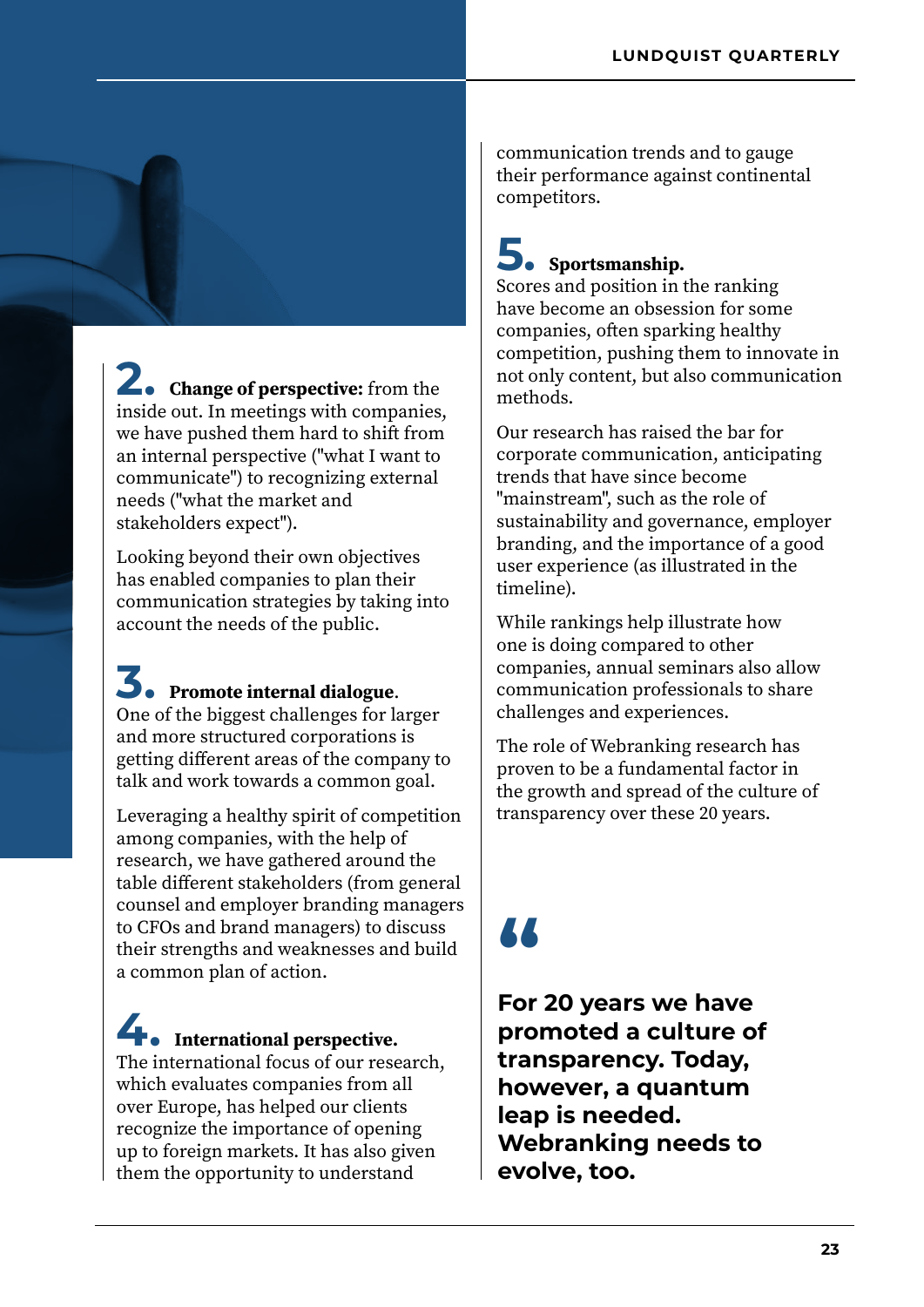In our 20-year Record of Achievement, we acknowledge companies that have consistently committed to responding to market needs and go beyond mere compliance. However, we now need to go beyond that. Today we want to understand companies' future prospects. And it's not just a matter of financial performance, but of business prospects and brand value. Companies need to bring a sense of purpose, corporate strategy, sustainability commitments and innovative

initiatives to employees, customers and communities. These elements are at the heart of our ".trust" research, and it's through these elements that the game of competitiveness and credibility with stakeholders is played and won.

These new dynamics are also pushing us to rethink the structure of the research on transparency, allowing us to continue to help companies keep up with the times.

### **THE TIMELINE OF WEBRANKING IN SWITZERLAND: FORERUNNER OF TRENDS IN CORPORATE COMMUNICATION**